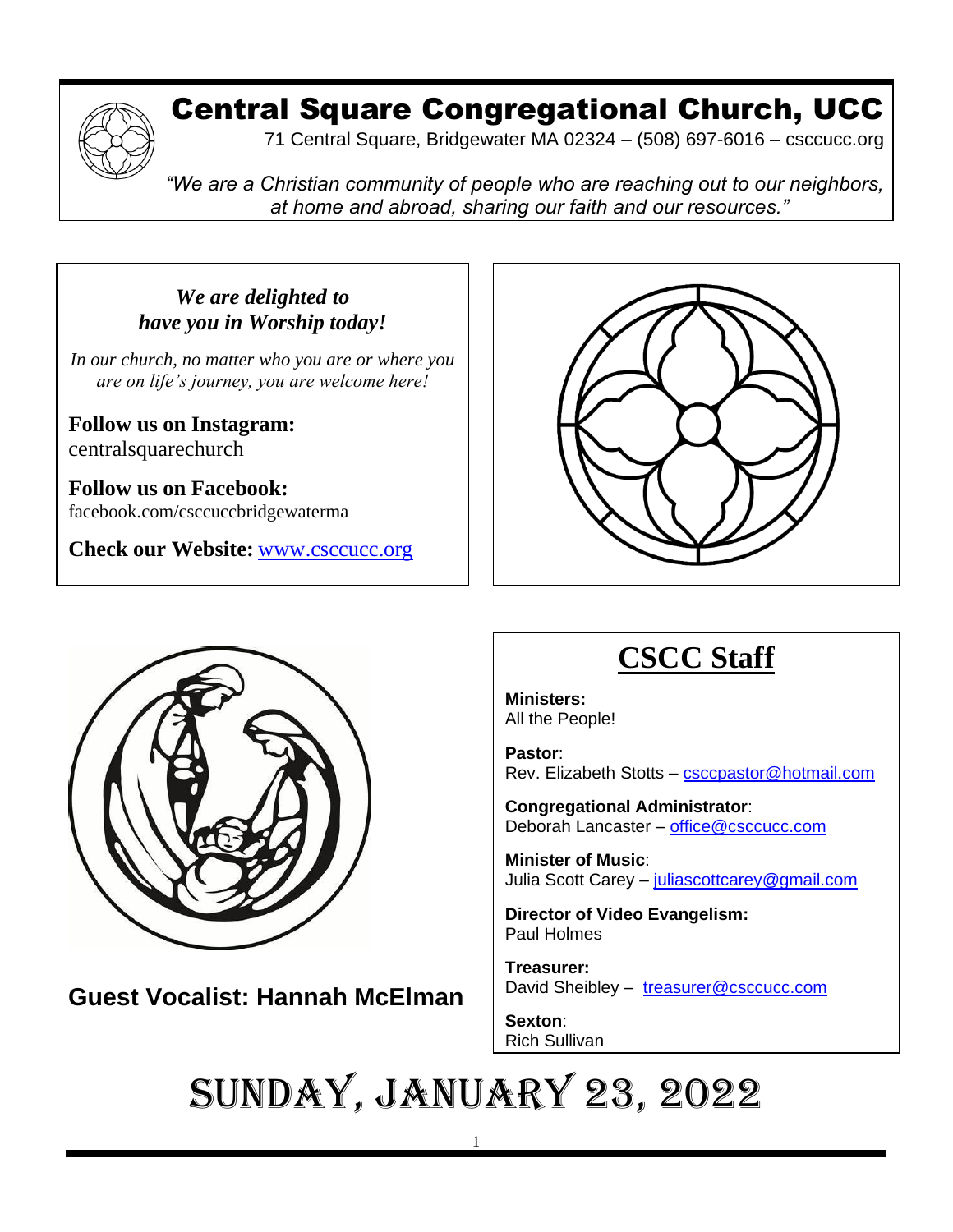#### **Welcome & Announcements**

**Introit: "***Jesus of Nazareth, Savior and King"*Paul Cardall

### **Call to Worship** (inspired by Psalm 145: 1-5)

We are here in the name of Jesus Christ. to worship the God who gave us life and who sustains our every breath, and to praise the Spirit who enlivens our hearts and enlightens our minds. Great is our God and deserves our greatest praise, God is awesome beyond all our imagining. Each generation shall pass on the good news to the next. Let us share our love, and let us worship together.

#### **Opening Prayer** (inspired by Psalm 98, John 15:9-17)

We, who so often take the wonders of creation for granted, welcome the opportunity to make a joyful noise before you, O God. We gather our hearts this morning to worship and to praise you, glad that we live in your world, filled with such diverse and beautiful examples of your creation.

Yet, joyful noises are not easy for everyone to make, as we come from differing situations and circumstances. Some are burdened down with the stresses of living in the covid world, and all that involves; some wearied from tasks of serving others; some worried over the state of the world and where that is all leading.

Speak to us all, O God, in the stillness of this time and remind us of Jesus' willingness to take our burdens upon himself and to learn from him - to experience his gentleness and steadfast love for all. Jesus also offers us his joy so that our joy might be complete.

Confident in these promises, we offer this time of worship to you, O God, praying that it may reflect our praise and thanksgiving for the gifts of creation and for all that Jesus teaches us. This we pray in his name. **Amen.**

**Opening Hymn #164:** *"Arise, Your Light Is Come"*

**Moment for All Ages**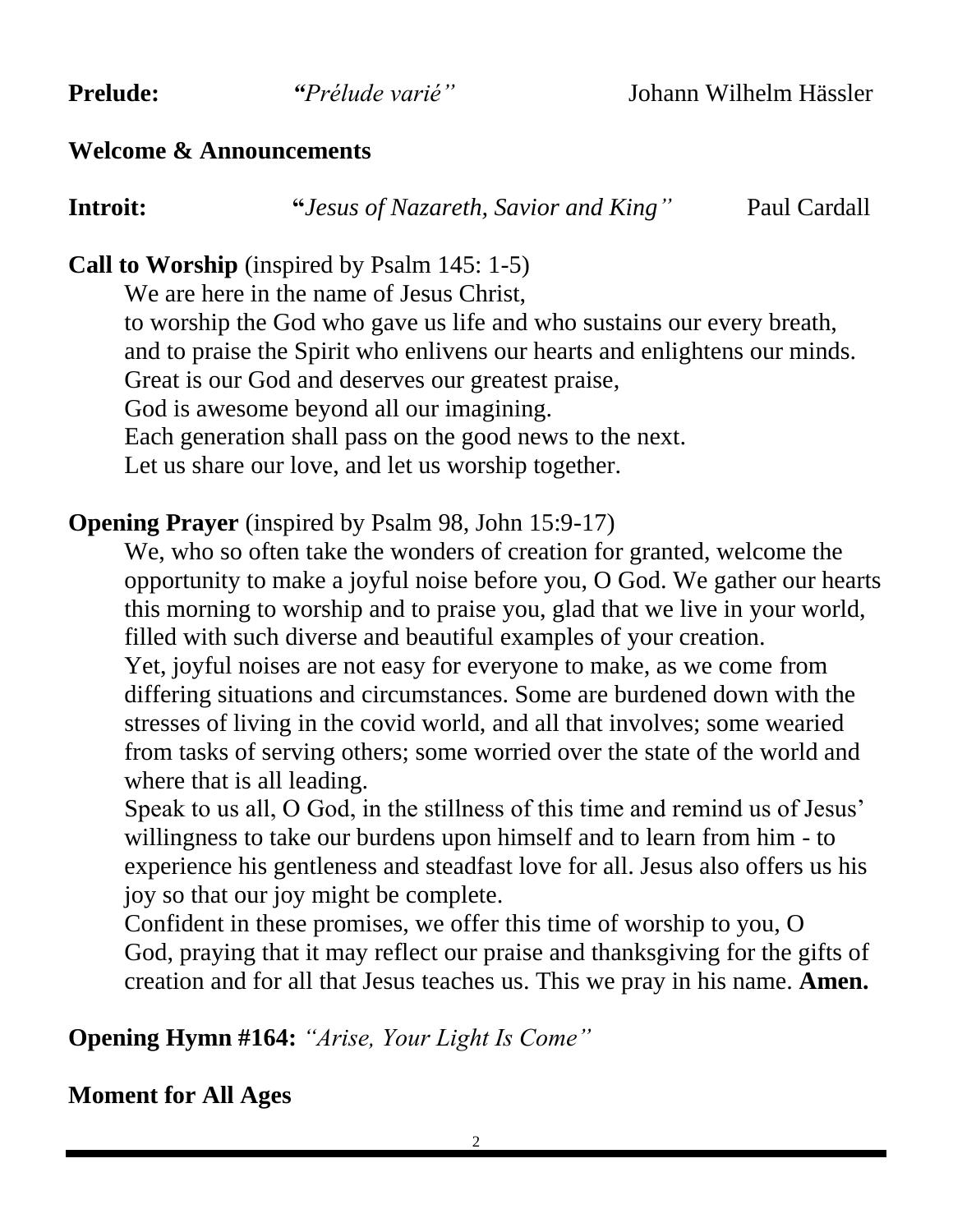**Musical Meditation:** *"Jesus Loves Me"*

#### **Hebrew Bible Reading:** Isaiah 62:1-5

For Zion's sake I will not keep silent, and for Jerusalem's sake I will not rest, until her vindication shines out like the dawn, and her salvation like a burning torch. <sup>2</sup>The nations shall see your vindication, and all the kings your glory; and you shall be called by a new name that the mouth of the Lord will give.  ${}^{3}$ You shall be a crown of beauty in the hand of the Lord, and a royal diadem in the hand of your God. <sup>4</sup>You shall no more be termed Forsaken, and your land shall no more be termed Desolate; but you shall be called My Delight Is in Her, and your land Married; for the Lord delights in you, and your land shall be married. <sup>5</sup>For as a young man marries a young woman, so shall your builder marry you, and as the bridegroom rejoices over the bride, so shall your God rejoice over you.

#### **Gospel Reading:** Luke 4:14-21

<sup>14</sup>Then Jesus, filled with the power of the Spirit, returned to Galilee, and a report about him spread through all the surrounding country. <sup>15</sup>He began to teach in their synagogues and was praised by everyone. <sup>16</sup>When he came to Nazareth, where he had been brought up, he went to the synagogue on the sabbath day, as was his custom. He stood up to read, <sup>17</sup> and the scroll of the prophet Isaiah was given to him. He unrolled the scroll and found the place where it was written: <sup>18"</sup>The Spirit of the Lord is upon me, because he has anointed me to bring good news to the poor. He has sent me to proclaim release to the captives and recovery of sight to the blind, to let the oppressed go free,  $^{19}$  to proclaim the year of the Lord's favor." <sup>20</sup>And he rolled up the scroll, gave it back to the attendant, and sat down. The eyes of all in the synagogue were fixed on him. <sup>21</sup>Then he began to say to them, "Today this scripture has been fulfilled in your hearing."

#### **Epistle Reading:** 1 Corinthians 12:4-11

<sup>4</sup>Now there are varieties of gifts, but the same Spirit; <sup>5</sup> and there are varieties of services, but the same Lord; <sup>6</sup> and there are varieties of activities, but it is the same God who activates all of them in everyone. <sup>7</sup>To each is given the manifestation of the Spirit for the common good. <sup>8</sup>To one is given through the Spirit the utterance of wisdom, and to another the utterance of knowledge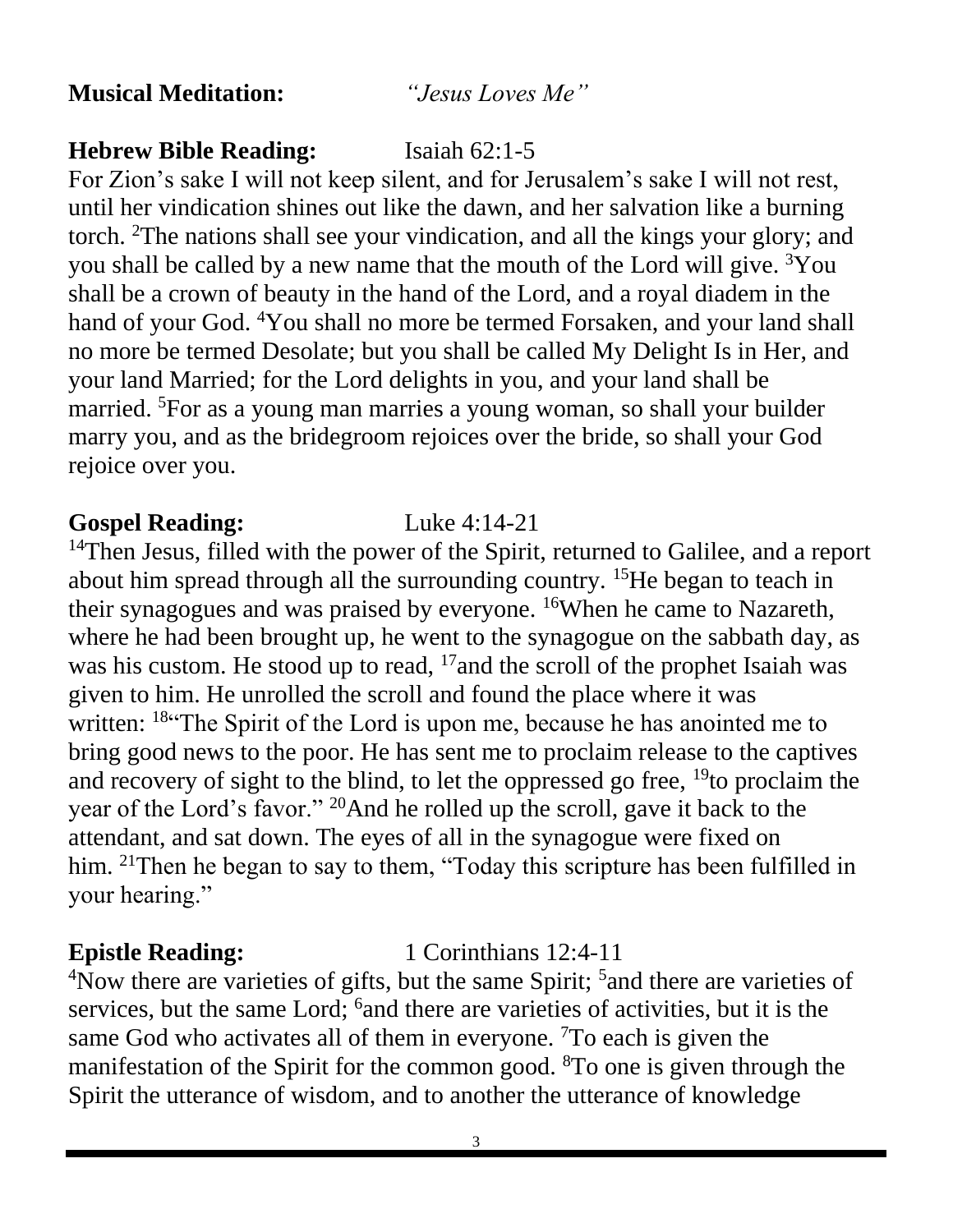according to the same Spirit, <sup>9</sup>to another faith by the same Spirit, to another gifts of healing by the one Spirit,  $^{10}$  to another the working of miracles, to another prophecy, to another the discernment of spirits, to another various kinds of tongues, to another the interpretation of tongues.  $^{11}$ All these are activated by one and the same Spirit, who allots to each one individually just as the Spirit chooses.

#### **Sermon**

**Musical Meditation: "***Leaving Nazareth"* Paul Cardall

#### **Prayer for All People**

We are a world that is desperate for you, God. When powers struggle for dominance, and war, oppression and abuse result; When groups of people oppose one another because of ideology, religion or culture; We need a God who is bigger than ourselves and our personal interests. When people are disregarded and devalued because of poverty, geography or disease; When compassion and justice is withheld to some because of sexuality, race or gender; We need a Saviour who is more compassionate than we are who includes even those we would exclude. When resources are mismanaged and abused, and the world and its creatures are destroyed; When motivation is scarce and creativity is in short supply to address the challenges that we face; We need a Spirit who is more powerful and more creative than we could ever be. Loving God, Empowering Spirit, we offer you these prayers because we need you so desperately. Captivate us, call us and fill us, that we may be carriers of your eternal life to this world that you love so dearly. All of this we pray, in the name of Jesus who taught us to pray saying…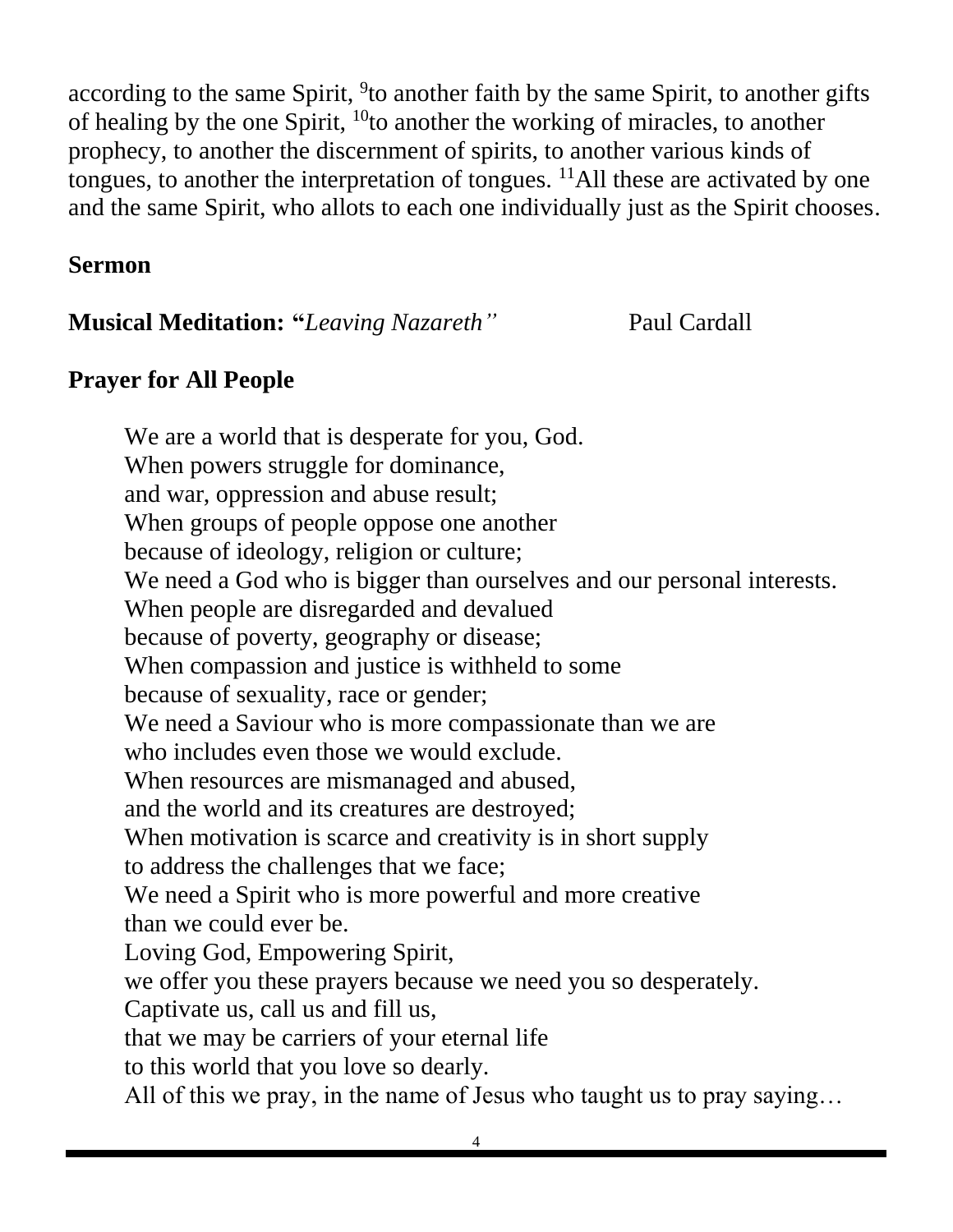**The Lord's Prayer** *(Please use the wording that is most meaningful for you.)*

*Our Father, who art in heaven, hallowed be thy name. Thy Kingdom come, thy will be done, on earth as it is in heaven. Give us this day our daily bread and forgive us our sins, as we forgive those who sin against us. And lead us not into temptation, but deliver us from evil. For thine is the kingdom, the power and the glory forever. Amen.*

**Hymn #179:** *"We Yearn, O Christ for Wholeness"*

#### **Benediction**

**Postlude: "***We Yearn, O Christ for Wholeness" Richard Kingsmore*

*Do you need a meal, a call, spiritual care, or even just a prayer? Contact the Office, a Deacon, or a member of our Care Team.*

\_\_\_\_\_\_\_\_\_\_\_\_\_\_\_\_\_\_\_\_\_\_\_\_\_\_\_\_\_\_\_\_\_\_\_\_\_\_\_\_\_\_\_\_\_\_\_\_\_\_\_\_\_\_\_\_\_\_\_\_\_\_\_\_\_

To contact Rev. Beth, call the church office at 508-697-6016 or email her at [csccpastor@hotmail.com.](mailto:csccpastor@hotmail.com)

#### **CSCC Deacons**

Deb Sorgman – [debsorgman@gmail.com](mailto:debsorgman@gmail.com) Jae Stotts – [jaestotts@gmail.com](mailto:jaestotts@gmail.com)

#### **CSCC Care Team**

[centralsquarecareteam@gmail.com](mailto:CentralSquareCareTeam@gmail.com) Carol Chaffee Phoebe Hogg Bev Mitchell John Scott Rev. Beth Stotts

## **\*Supporting Our Ministry\***

During this time, we encourage you to continue your support of CSCC, to the degree you are able. Offerings can be made in any of the following ways: \* Checks can be mailed to the church (71 Central Square, Bridgewater, MA 02324) \* Bill-pay through your bank can be set up for one-time or recurring payments \* Payments can be made via the Paypal link at the top of our website home page (www.csccucc.org).

If you have any questions, you can email the Treasurer directly and confidentially at [treasurer@csccucc.com](mailto:treasurer@csccucc.com) or call the church office at 508-697-6016.